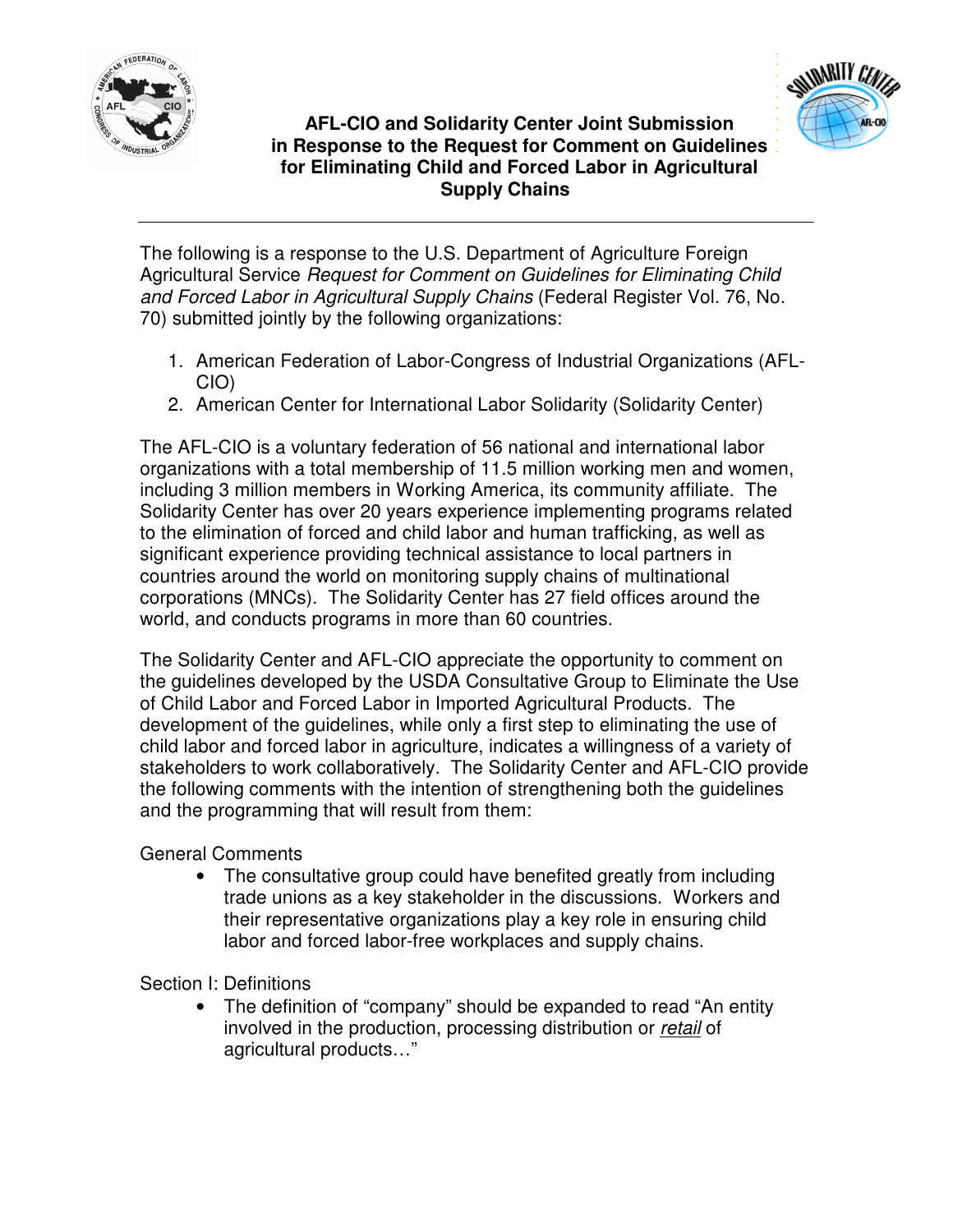## Section II: Company Program Elements

- Under sub-section A. 1., the guidelines rightly reference the ILO's standards on child labor and forced labor. This section would be strengthened by also referencing ILO core labor standards more generally (particularly freedom of association and collective bargaining), since compliance with and respect for broader labor standards would play an important role in reducing the likelihood of child labor or forced labor in the workplace.
- The Solidarity Center and the AFL-CIO believe that workers within a supply chain enterprise are the most effective supply chain monitors. Under sub-section A. 2, the guidelines would be improved by noting the importance of involving workers and their representative organizations in mapping the supply chain and identifying high risk areas.
- Sub-section B. explicitly mentions workers and their unions as key stakeholders who should be engaged in company-initiated communication. The Solidarity Center and AFL-CIO are in full agreement with this.
- Under the same sub-section, the guidelines note that the "company" should ensure that a safe and accessible channel is available to workers…to lodge complaints…" This is an important point. Based on the experience, the Solidarity Center and AFL-CIO believe that such a "safe and accessible channel" only exists when the rights and ability of workers to self-organize—free of both employer and government interference, control and/or retribution—are vigorously enforced. Only then are workers truly free to effectively gather and convey important case-specific and systemic concerns to the company. The Solidarity Center and AFL-CIO believe that realizing freedom of association and enabling the development of independent, democratic, and representative trade unions provide a sustainable domestic interest group uniquely capable of providing durable long-term protection against child labor, forced labor and other types of slavery. Just as labor unions routinely extend and compliment the enforcement capacities of governments in the arena of workplace safety, so too do they serve as bulwarks against forced and child labor in a workplace. When there is a legitimate organization of workers with, workplacelevel union representatives, workplace standards rise and labor laws are honored. Collective bargaining agreements, when achieved, further improve the workplace in these regards. In Liberia, for example, forced and child labor are being addressed at one of the world's largest rubber plantations through the election of an independent trade union and the collective bargaining process.